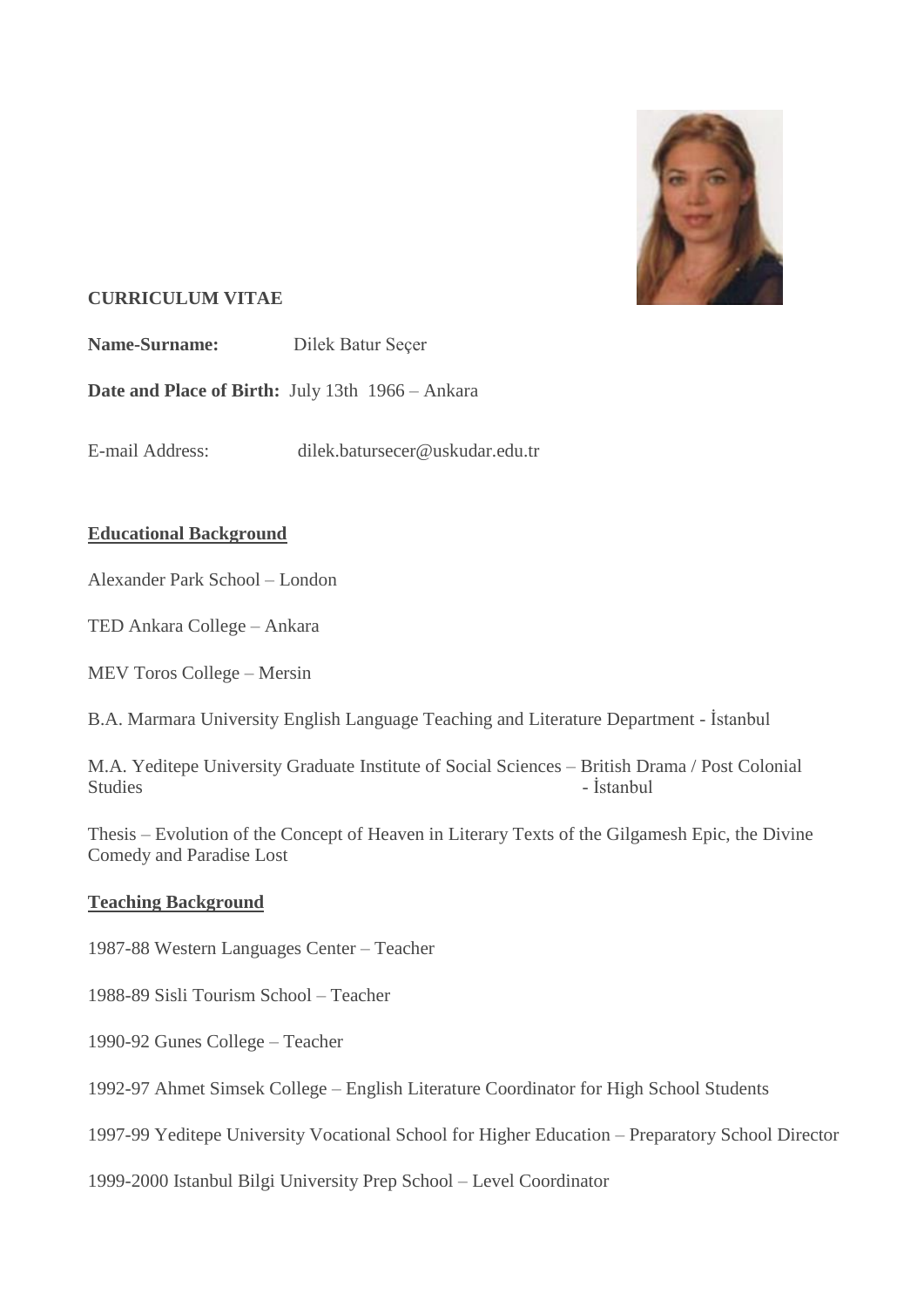2000-03 T.C. Kadir Has University – ESP Coordinator / All Faculty Departments

2003-2011 – Testing Coordinator / Preparatory School

2011-2012 T.C. Okan University \_ Testing Coordinator / All Faculty Departments

2012- T.C. Toros University \_ School of Foreign Languages Vice Principal / Preparatory School Head and Faculty Academic English Program Head (still working in this institution)

## **Certificates, Seminars, Exams**

Tourism Ministery Organization TURSAB : Member of Testing Task Group

Yeditepe University Vocational School for Higher Education Preparatory School: Chairwoman – Organizer- Speaker for Teaching Techniques / Reading Strategies / Vocabulary Teaching Methods / Creative Writing / Second Language Acqusition / How to Use Communicative Approach in Courses / How to Learn a Second Language

ERASMUS Exam Preparation Coordinator

T.C. Kadir Has University – Speaker – ESP Teaching / Testing Techniques

Toros University – Plenary Speaker and Organizer – ELT Conferences, Workshops and Seminars, in house training

T-PLUS Organization (TESOL) – Speaker – ELT Event

TESOL Member and Speaker

IELTS Trainer Certificate

TOEFL Trainer at Garanti Bankasi Egitim Mudurlugu

ITI Certificate

TEFL Certificate

Testing Course Trainer Certificate

Trainers Trainee Certificate / MacMillan

Trainers Trainee Certificate / Pearson

Task Based Teaching Certificate / Heinle Education